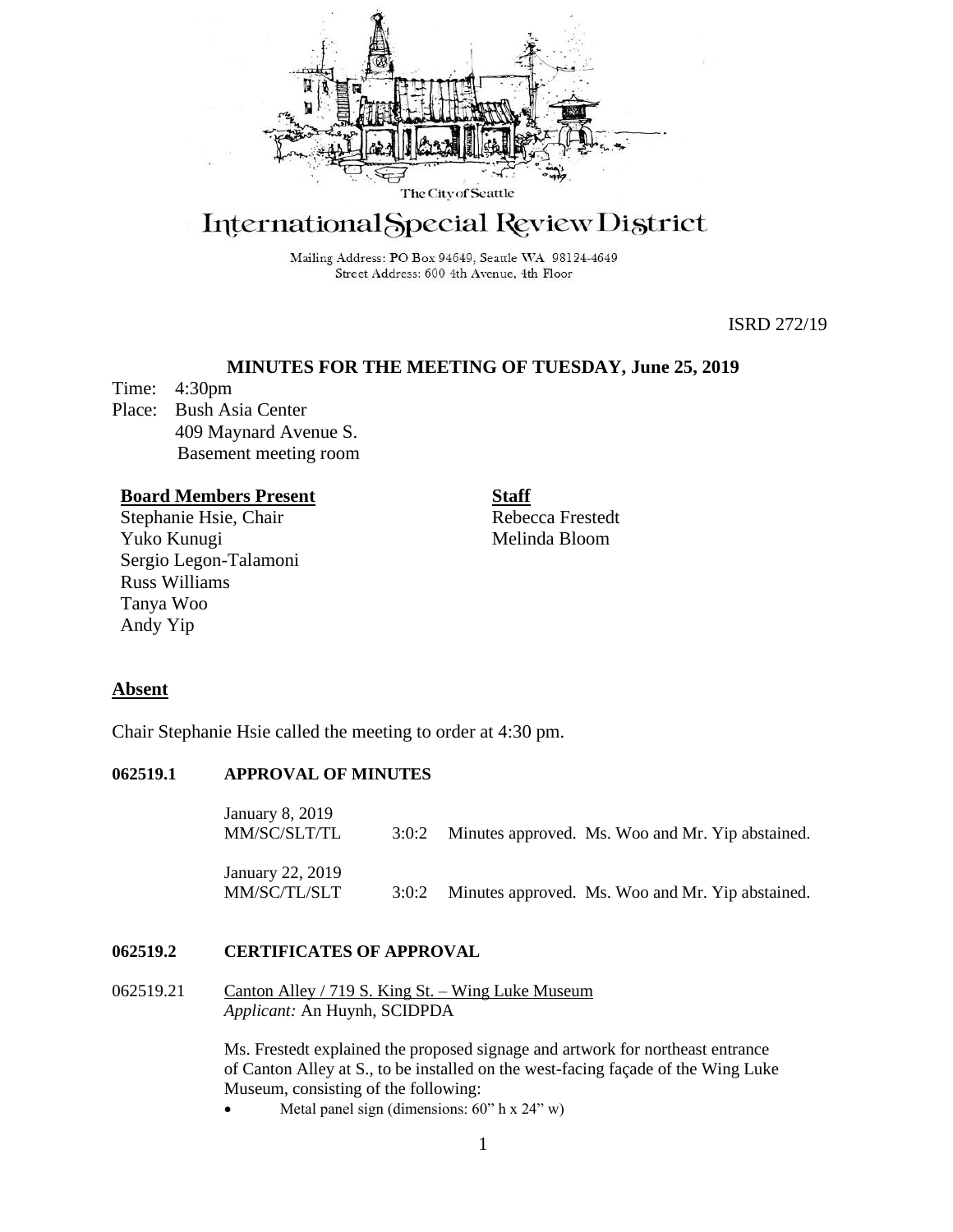- Bronze Art Panel with iconography (dimensions: 42" h x 72" w)
- Text plaque explaining iconography (dimensions:  $42$ <sup>"</sup> h x  $16$ " w)

Exhibits included photographs, plans and renderings. The building was constructed in 1910. It is a contributing building located within the Asian Design Character District and Retail Core. A Certificate of Approval was issued in July 2016 for alley improvements, including the installation of colored concrete pavers.

#### Applicant Comment:

An Huynh, SCIDPDA proposed installation of signage. She said there was public engagement around how to revitalize the alley from 2012-2015; community helped to narrow down to key elements. She said the alley was repaved in 2017 and lighting and signage were next; she noted challenge with the property owners prompted them to regroup to add signage and all elements.

Artist Frances Nelson said the community outreach begin in 2014 to hear what the community wanted to see in the alley. She said it is a storied alley where residents lived and worked. She said looking at it in a historical context they plan to represent the alley past, present and future. She described an earlier plan to attach signage across the alley, but there were challenges with attachment to West Kong Yick so they moved to a simpler signage option. She said the sign will read 'Canton Alley' in Chinese characters. Colors are similar to Wing Luke colors. The sign will be hand painted in an aluminum frame and will align with header of the door. She said the body of the sign matches the Wing Luke trim; lettering is metallic gold and will be hand painted. She went over attachment details in drawing.

She said a bronze panel with iconography based on research will be installed. Icons collected include hammer to represent carpenter shop; twine-wrapped rocks to represent children; pigeon to represent temporal elements; salmon to represent the immigrants who used the building as a base on way to Alaska; Chinese drill team headdress; needle and thread to represent women who sew garments; mahjong tile, dragon, and a hot dog on white bread to honor Donnie Chin. She provided a layout showing the siting on the building and said explanatory verbiage will be included about icons and who worked on them.

### *Mr. Williams arrived at 4:45 pm.*

Ms. Nelson said that bronze holds memory and shows wear. She said the panel will be placed under light fixture on Wing Luke.

#### Public Comment:

Cassie Chinn said Wing Luke appreciated the efforts of those who participated int CID alley project. It has been a long journey and it is good to see fruit; the paving is amazing. It is a tribute to the pioneers and families in alley. It integrates well with neighborhood tours.

#### Board Discussion: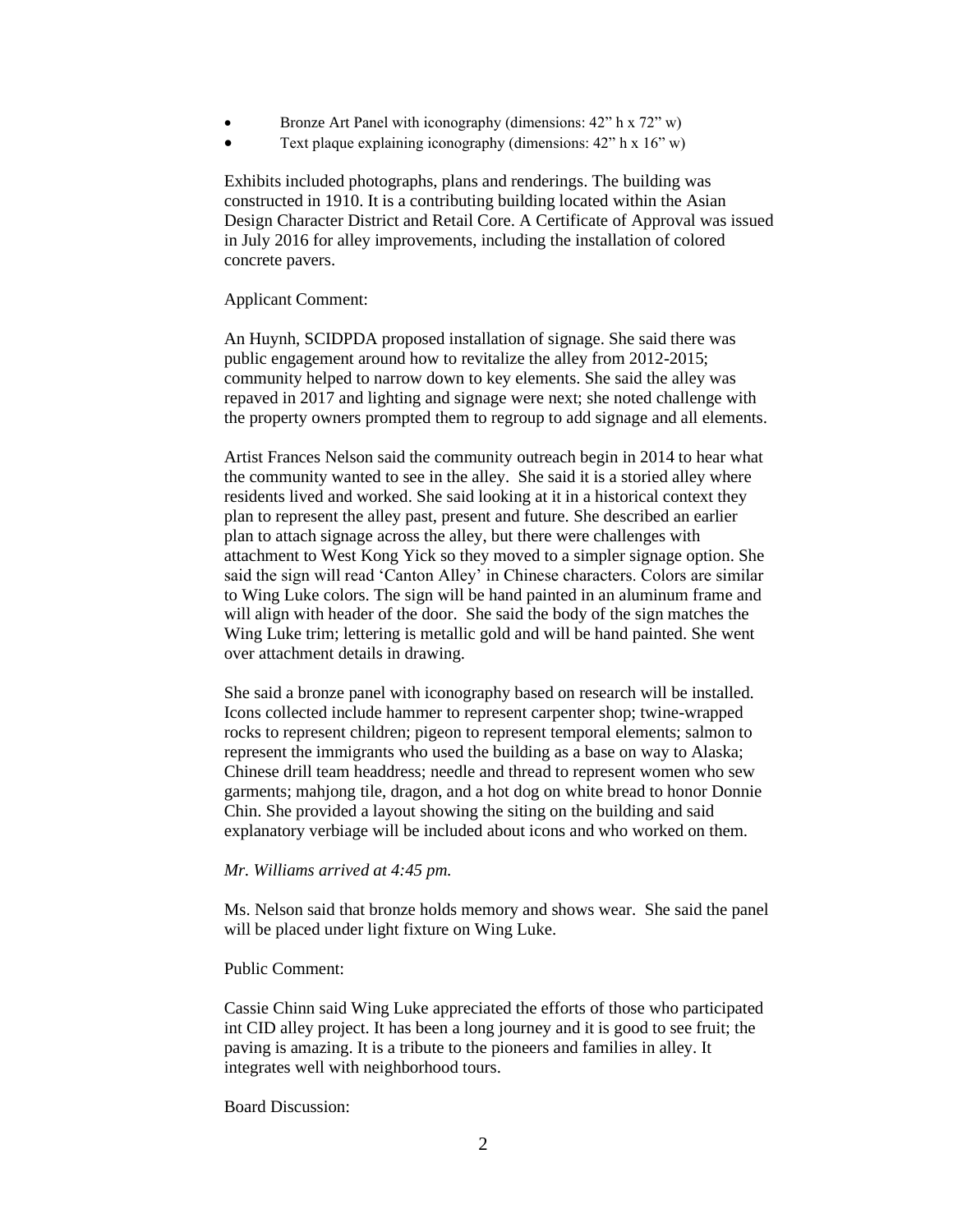Mr. Legon-Talamoni called it a 'great proposal' and said it is a tribute to the historic significance of the alley. He said it would have been good to see the sign between the buildings, but this is a great resolution.

Ms. Kunugi appreciated the proposal and said it is good to hear stories and also how they got to this point. She said it is one of her favorite gems of the neighborhood and this is great to see.

Ms. Hsie said it is a great project. She said attachment should be in mortar joints.

Ms. Nelson said it will.

Ms. Hsie said the art is lovely. She asked if there have been any comments about the vision of people at specific periods, including mention of Native heritage. She said the symbols are nice. She asked about future plans for the alley.

Ms. Nelson said hopefully there will be lighting at some point; it hinges on approval from other building, which they may never get. She said they plan on planters, and lighting.

Ms. Huynh said they how to create a network of alleys with Pioneer Square. She hoped there would be a future opportunity for lighting.

Mr. Lee appreciated sharing the history and said this is a model for other alleys. He said Donnie Chin was a hero.

Action: I move that the International Special Review District Board recommend approval of a Certificate of Approval for signage and design at 719 S. King St., as proposed.

The Board directs staff to prepare a written recommendation of approval, based on consideration of the application submittal and Board discussion at the June 25, 2019 public meeting, and forward this written recommendation to the Department of Neighborhoods Director.

This action meets the following sections of the **International Special Review District Ordinance and** a**pplicable Design Guidelines:**

**SMC 23.66.338 – Signs Secretary of the Interior's Standard #10**

MM/SC/SLT/YK 5:0:1 Motion carried. Mr. Williams abstained.

## **062519.3 BOARD BRIEFINGS**

062519.31 10<sup>th</sup> Ave S. & S. Dearborn St.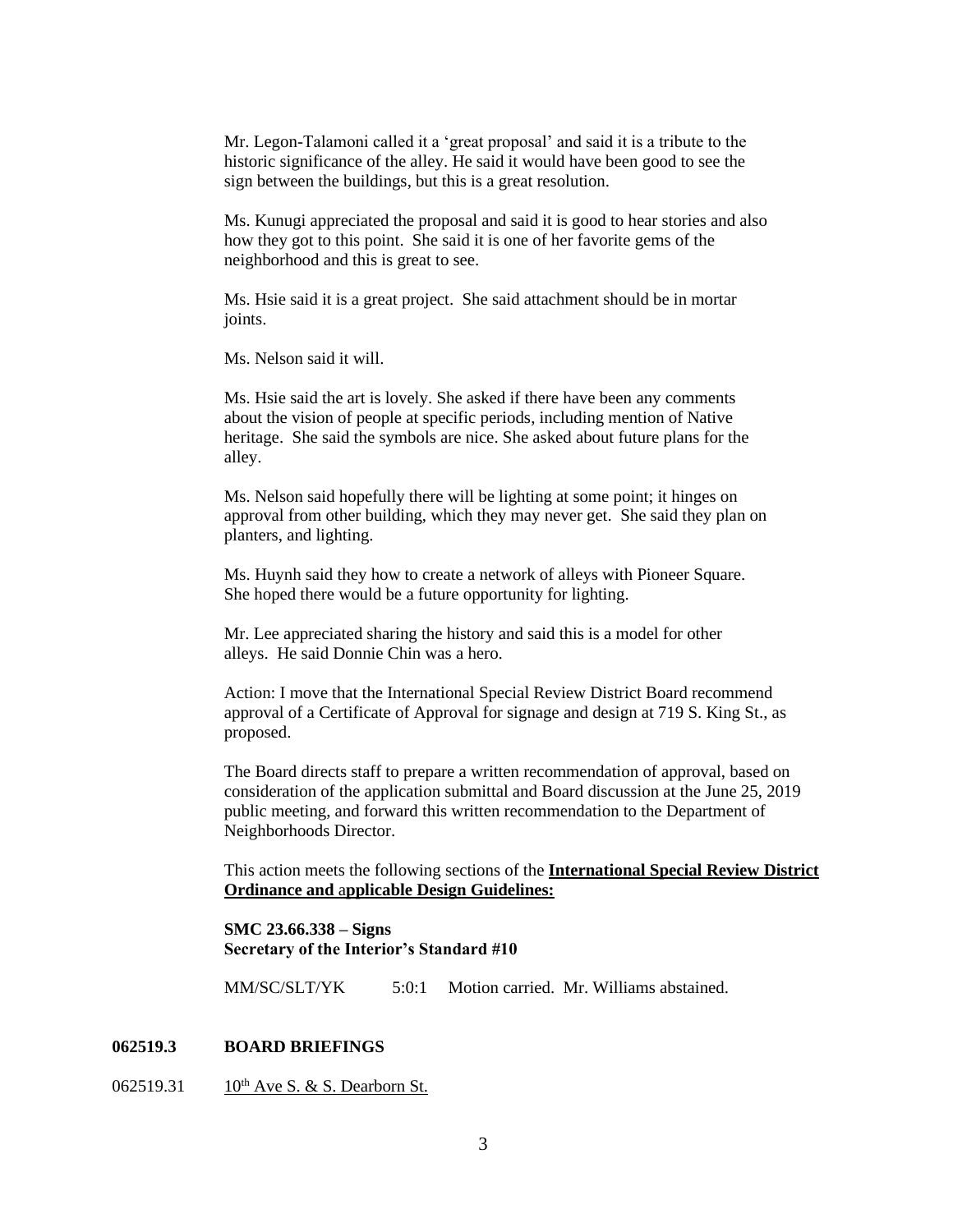*Presenters:* Robert Stowers, Parks Department and Tom Van Bronkhorst, Dept. of Neighborhoods

Briefing on 10th & Dearborn cleanup and activation options for the undeveloped parcels Briefing will also include discussion of proposed fencing for the footing under the José Rizal Bridge.

Presentation by Robert Stowers, Tom Van Bronkhorst, Augusta Erickson, HSD, Patrick Merriam, SPAR, Darren Morgan and Matt Donahue, SDOT, and a representative from SPD.

Mr. Stowers said there have been problems at this site over the years. He explained SPAR, SDOT, SPU, and HSD are working together to clean up the site and improve CPTED. He said tents have been moved out and vegetation cleaned up; Human Services has done outreach to the homeless there. He said temporary fencing was installed following the removal of unsanctioned encampments from the property and to prevent re-encampment of the area. He proposed frequent maintenance, three times a week. He said that SPAR and private landowner will renew a prior verbal agreement to jointly coordinate the cleaning of the property with slope mowing, trimming hand mowing, and on-going cleanings and litter pickups as much as three times a week. SPD will monitor daily to complement the increased maintenance being done. He said it is a complicated site. There are environmentally critical areas due to slope, there are two owners and the right-of-way would need to be vacated. The topography makes it difficult to maintain.

Mr. Morgan provided existing conditions and challenges of the Jose Rizal Bridge. He said SDOT manages the land under the dripline of the bridge. Experts have access for federally mandated inspection. The fence is in disrepair and a new one is proposed that will have a tighter mesh; it will still be transparent and allow light through. The fence will be moved further up the slope to reduce the visibility from Dearborn. It will be taller than existing fence and will prevent re-encampment of the area. He said that unsanctioned homeless encampments increase the likelihood of fires. In the event of fires, especially containing propane, the bridge could suffer damage/failure to the paint system that protects the steel. In a worst-case scenario, a fire can get hot enough to weaken the steel causing complete failure of the bridge infrastructure.

Mr. Donahue said that in 2017 damage to the Jose Rizal bridge cost \$300,000 to repair both damaged steel and paint. Another smaller fire occurred at a different location on the bride in 2018 resulting in paint damage that will cost \$34,000 to repair. He said that steel starts to lose strength at only 300°.

Mr. Stowers said they are working with the private property owner on a land swap or switching parcel so this site can be used for community gardens or other horticultural use for SPAR.

Mr. Van Bronkhorst said outreach was done: CPTED, Homeless Coordination Committee, Chinatown International District, Public Safety Council, Friends of Little Saigon. He said they will meet with any and all groups regarding activation of the area.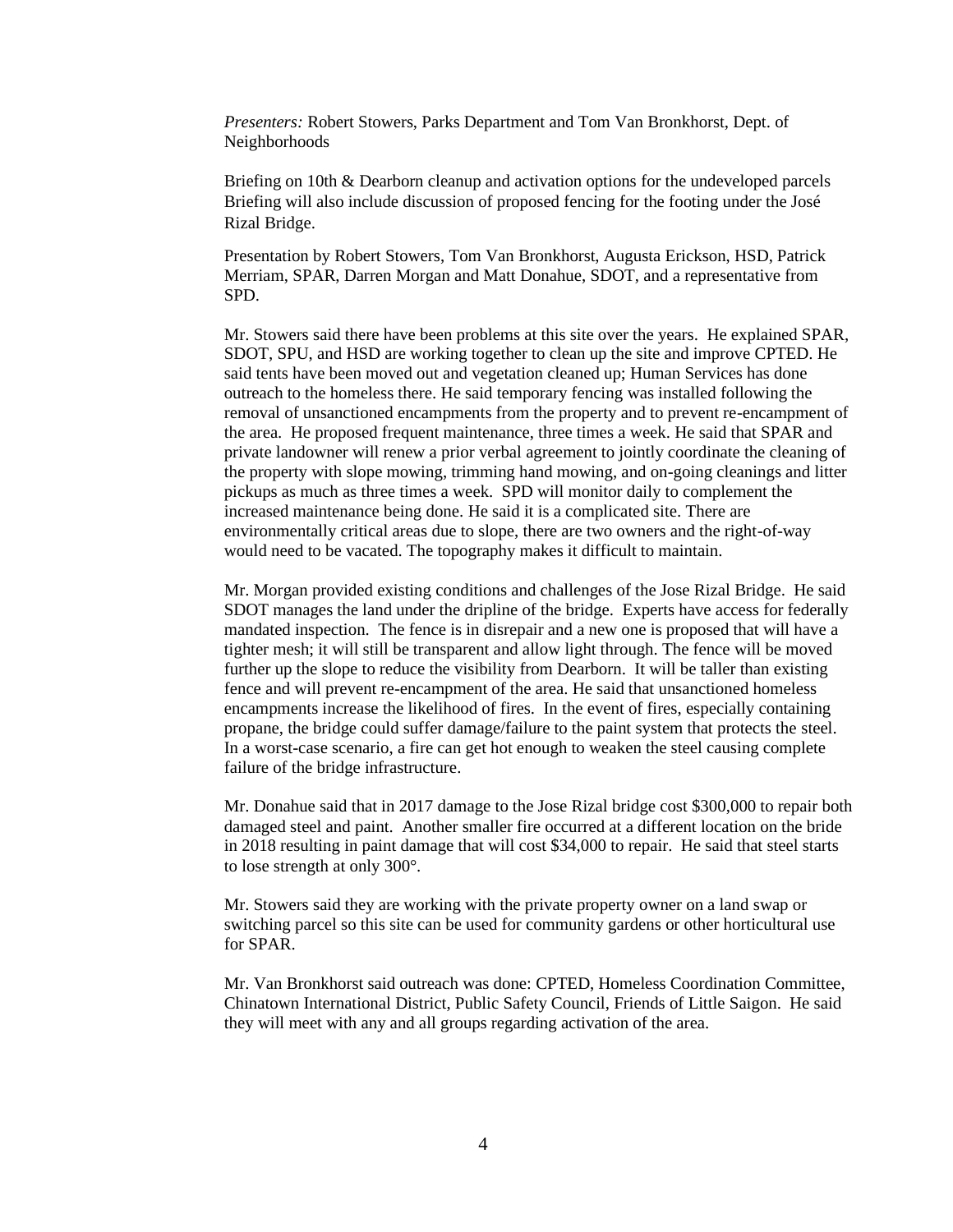Public Comment:

Josh Brevoort, Friends of Little Saigon, suggestion improving Lane Street right of way; he said it is neglected. He said it would help to activate the area.

Board Discussion:

There was a discussion about the bridge and conditions along the stairs on the East side, adjacent to storage company. Mr. Stowers talked about potential future safety improvements, including extending a fence at the stairs, modification of fencing under the bridge and parcel activation.

Ms. Hsie said safety is #1. She asked how they arrived at the fencing solution and whether it would be short term.

Mr. Donahue said this treatment was used successfully at Ballard.

Mr. Stowers said in West Seattle, where there is fencing, there are no encampments.

Mr. Williams noted other cities where natural environments, boulders, and structures were used to prevent camps under bridges.

Mr. Donahue said they have done that on smaller installations here; it is not as effective as fencing.

Mr. Mor went over detail of fence material. He said it is difficult to cut and scale; there are metal features at the top rail that are a significant deterrent.

Mr. Lee said it is on outer side of freeway and SPD has worked to clean up the area. He was glad the team was working on it.

Ms. Hsie said safety is #1 priority. She said a goal of the board is to make sure it is still a welcoming place that celebrates history. She noted that due diligence had been done. She asked if any aesthetic possibilities had been explored.

Mr. Donahue said a tight galvanized mesh was priced but they could look at black. He said he's sensitive to public safety. He noted that the mesh is difficult to cut.

Ms. Kunugi asked what maintenance will be done with the area from street to fence and when returning to present for Certificate of Approval to provide ideas for that.

Mr. Lee asked about lighting.

Mr. Donahue said it is City Light responsibility.

Ms. Ebinger said it will be monitored daily. She said if they didn't the activity would come back. She said lighting might help but it is very expensive. She said they will continue to monitor fencing to the bridge. Activation is important.

Mr. Legon-Talamoni asked about interface with homeless. A fence is a deterrent, but it also communicates 'we don't want you'. He asked about resources for the homeless.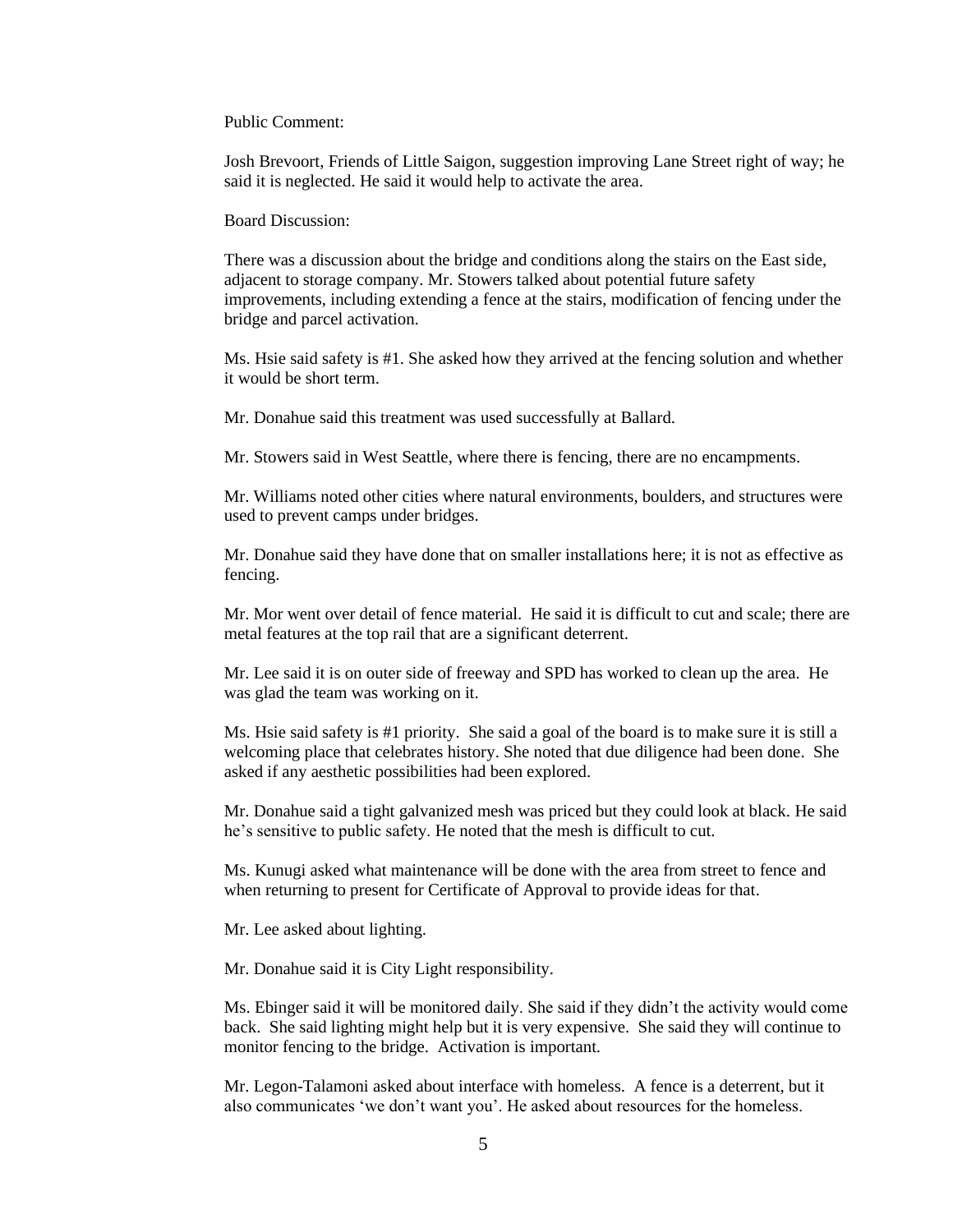August Erickson, a member of the Navigation Team, said the fencing is just replacing fencing that is there now. He noted that the Team offers shelter and a gateway to housing and they do regular outreach. Once sheltered, the team works to help get people housing. The navigation center is next to the staircase; it is a low barrier facility.

Mr. Stowers said the parcel could get some landscaping or garden or horticultural area for SPAR. He said they would invite community input on use and activation. He reiterated the potential to do a land swap with adjacent property owner and vacate the right of way.

Mr. Williams said even with a land swap there would be the same challenges with the homeless.

Mr. Stowers said it is more feasible with a contiguous lot.

Mr. Williams said the Code requires maintenance and asked if the City is enforcing that.

Mr. Stowers said it is the landowner's responsibility to keep the property up; there aren't resources for enforcement.

Mr. Van Bronkhorst said the process can be long. Vacation of property must go through City Council and be a public benefit.

Ms. Hsie said that a land swap is out of board purview. She suggested engaging with the Friends of Little Saigon on programming.

Ms. Kunugi asked if there are significant trees there.

Mr. Morgan said the largest concentration of trees is at  $10<sup>th</sup>$  Avenue. Many are Elm; most are young volunteers. He said Dutch Elm disease took a lot of them. He doubted any were significant. He said there is a large Cedar on the other side.

Mr. Legon-Talamoni said there are examples in the district; he noted Yesler Terrace, Danny Woo Gardens and said the community would welcome more green space.

062519.32 Pedestrian Wayfinding Project – Jackson Hub *Presenter:* Aditi Kambuj, SDOT

> Briefing on Jackson Hub Pilot Design updates associated with the Pedestrian Wayfinding Project. This is a continuation of the Nov. 13, 2018 Board briefing. "Jackson Hub" refers to the area around the intersection of  $5<sup>th</sup>$  & Jackson between the Chinatown International District and Pioneer Square.

> Aditi Kambuj, SDOT, provided an overview of the Citywide Wayfinding Strategy to date and noted what exists now is disconnected, adds to visual clutter, and has gaps in information. She said walking is essential to health, business, and to reducing congestion. She said the wayfinding strategy will connect pedestrians to transit as part of a multi-modal system. Five areas have been funded:  $3<sup>rd</sup>$  Avenue, Westlake, and the transit hub. She said they are  $\frac{3}{4}$  of the way through concept design planning and are moving into standards. She said they have done a lot of engagement and talked with a lot of elders. She said there are so many systems of